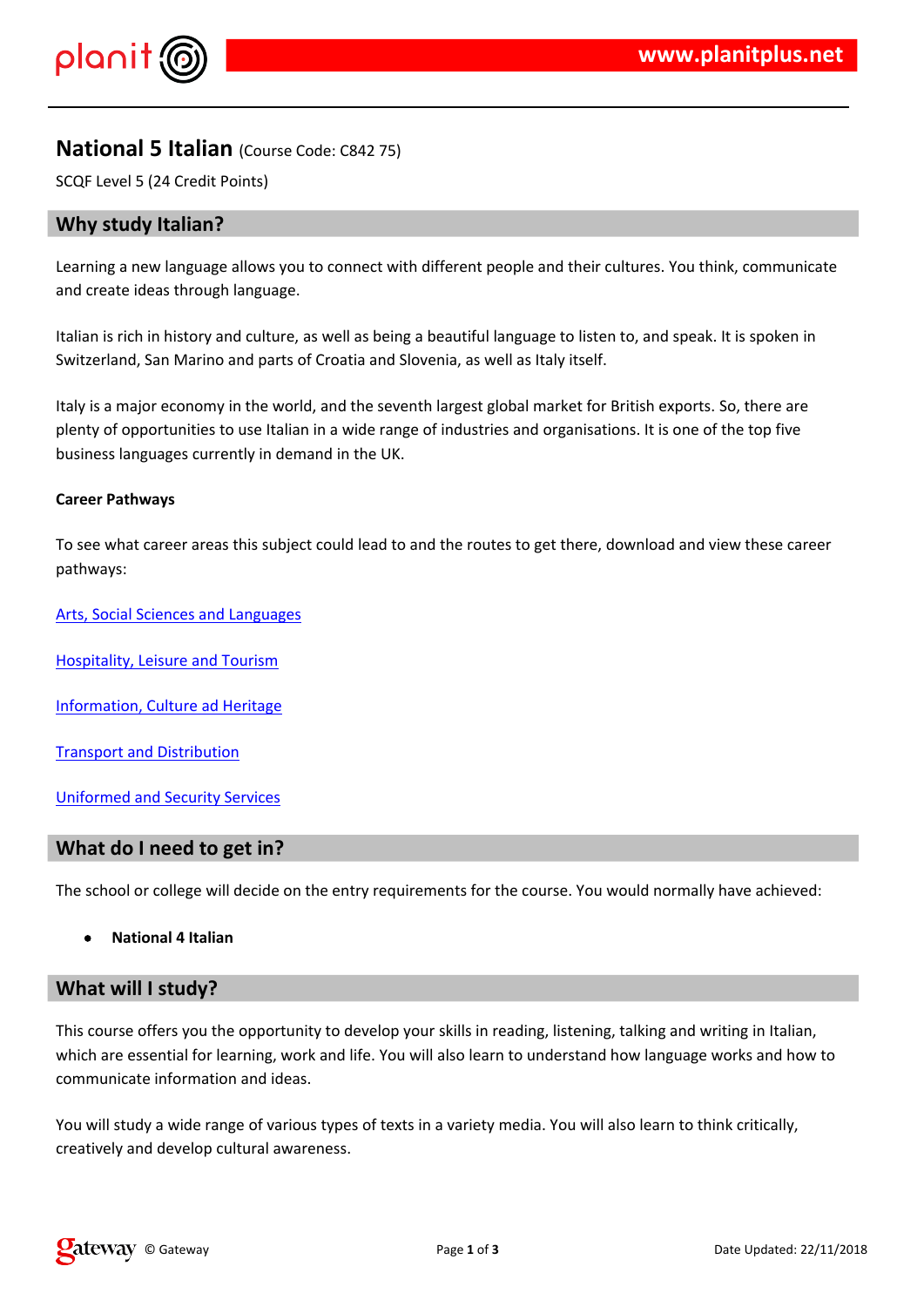

The course comprises **three** areas of study.

### **Reading and Writing; Listening**

You will develop:

- reading, writing and listening skills in Italian
- your knowledge of detailed language in the contexts of society, learning, employability and culture.

#### **Assignment – Writing**

You will develop:

- writing and grammatical skills in Italian
- your knowledge and understanding of detailed language in the contexts of society, learning, employability and culture.

#### **Performance – Talking**

You will develop:

- talking and writing skills in Italian
- your knowledge and understanding of detailed language in the contexts of society, learning, employability and culture.

# **How will I be assessed?**

The course assessment has **five** components totalling **120 marks**:

- Component 1: question paper 1: Reading worth 30 marks)
- Component 2: question paper 1: Writing worth 20 marks
- Component 3: question paper 2: Listening worth 20 marks
- Component 4: assignment writing worth 20 marks
- Component 5: performance talking worth 30 marks.

For the performance component, you will be asked to deliver a spoken presentation and take part in a conversation in Italian in one of the following contexts: society, learning, employability or culture. Your performance will be set by the Scottish Qualifications Authority (SQA) and marked internally by an SQA assessor.

The question papers will be set and marked externally by the SQA.

The grade awarded is based on the total marks achieved across all course assessment components.

The course assessment is graded A-D.

## **Study Materials**